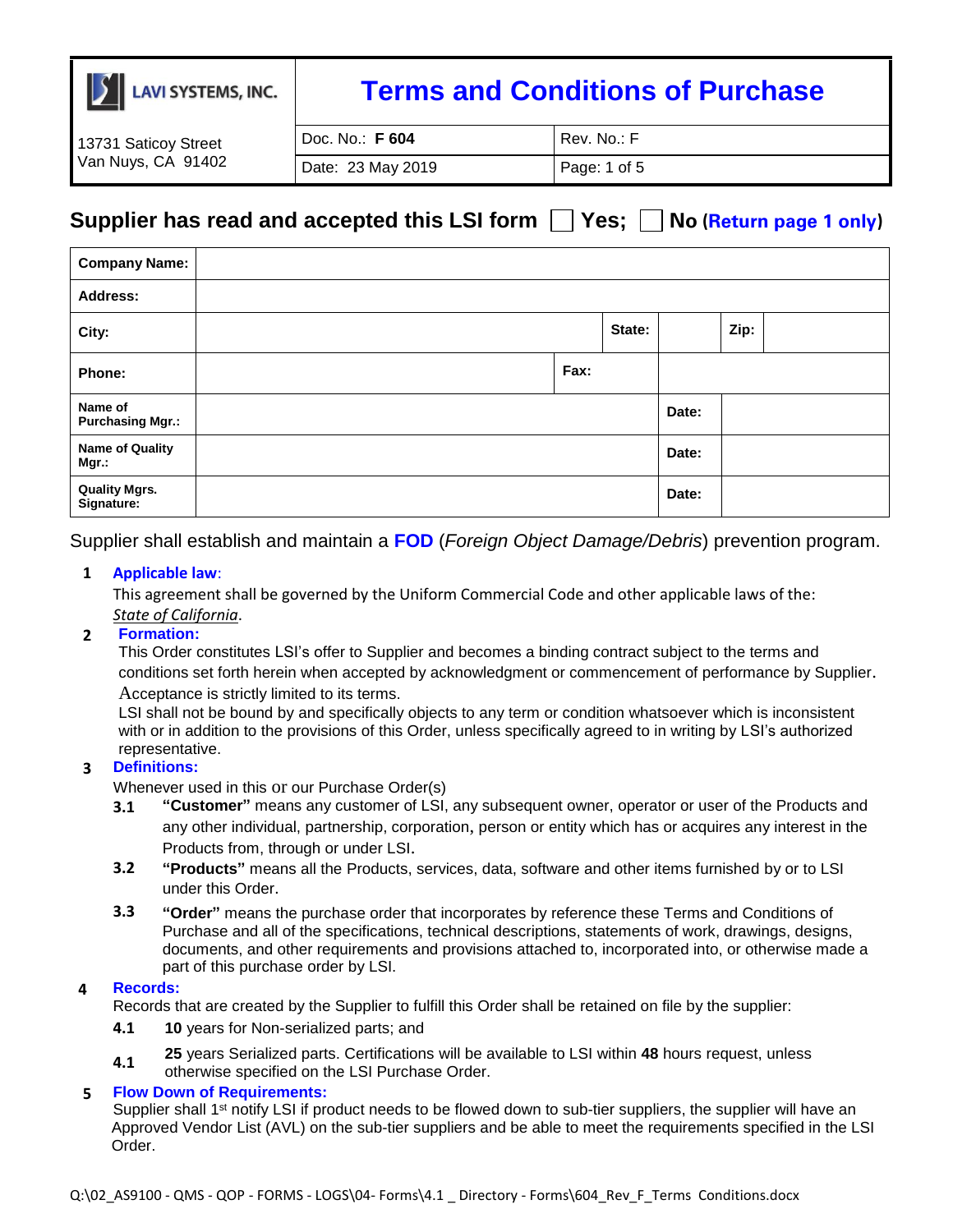

| 13731 Saticoy Street | Doc. No.: <b>F 604</b> | Rev. No.: F  |
|----------------------|------------------------|--------------|
| Van Nuys, CA 91402   | Date: 23 May 2019      | Page: 2 of 5 |

## **6 Right of Access Audit and Inspection:**

Supplier agrees to provide right of access to LSI, LSI's customer and regulatory authorities, to all applicable areas of all facilities at any level of the supply chain involved in the order and to all applicable records. LSI, LSI's customer and/or pertinent regulatory agencies may perform on-site audits or inspections related to Supplier's performance hereunder at Supplier's or sub-tier suppliers' plant, including, but not limited to, audit or inspection of facilities, systems, equipment, testing, data, records, personnel, all work-in-process and completed products manufactured.

### **7 Quotations and prices**:

All prices quoted are F.O.B. Seller's place of business unless otherwise stated.

- **7.1** In the absence of contrary instructions from the Buyer, Seller may insure the goods against risk of loss in an amount not to exceed the purchase price and charge this expense to Buyer's account.
- **7.2** In addition, Buyer shall pay all taxes, federal, state, and local, which may be imposed upon the sale or manufacture of the goods or in lieu thereof the purchaser shall provide a tax exemption certificate acceptable to the taxing authorities.
- **7.3** Written quotations automatically expire 60 calendar days from the date issued and are subject to termination by notice within that period.
- **7.5** Method and route of shipment are at our discretion, unless the purchaser supplies explicit instructions.
- **7.6** Identification of the goods to the contract shall occur as each shipment is placed in the hands of the carrier.

## **8 Specifications**:

Seller shall manufacture for Buyer the goods to the specifications, in the quantities and for the price described on the front of this quotation, including any plans, specifications and exceptions, together with the relevant patent numbers, if any, referenced to this order.

## **9 Terms of Payment**:

Payment of invoiced amount shall be made no later than **30** days after the date of the invoice unless otherwise stated. A one percent (**1%**) discount is allowed on payments made on or before **10** days after invoice. Bills will be dated the day of shipment. If, in Seller's opinion, the financial condition of the purchaser at any time does not justify continuance of production or shipment on the terms of payment specified, we may require full or partial payment in advance.

## **10 Cancellation:**

An order, once placed with and accepted by Seller, can be cancelled or delivery delayed only with Seller's consent and upon terms that will indemnify Seller against loss for costs and expenses reasonably incurred by Seller for materials, tooling, fitting up, staging and other liabilities associated with preparing or continuing to fill Buyer's order.

### **11 Acceptance**:

This is not a firm offer and may be changed or revoked at any time.

- **11.1** Acceptance of this offer is expressly limited to the exact terms contained herein and any attempt to add to, alter or omit any of such terms, except the description, specification, price, or quantity of the goods, shall be deemed null and voided.
- **11.2** These terms and conditions shall supersede any provisions, terms, and conditions contained on any confirmation order, or other writing Buyer may give or receive, and the rights of the parties shall be governed exclusively by the provisions, terms, and conditions hereof.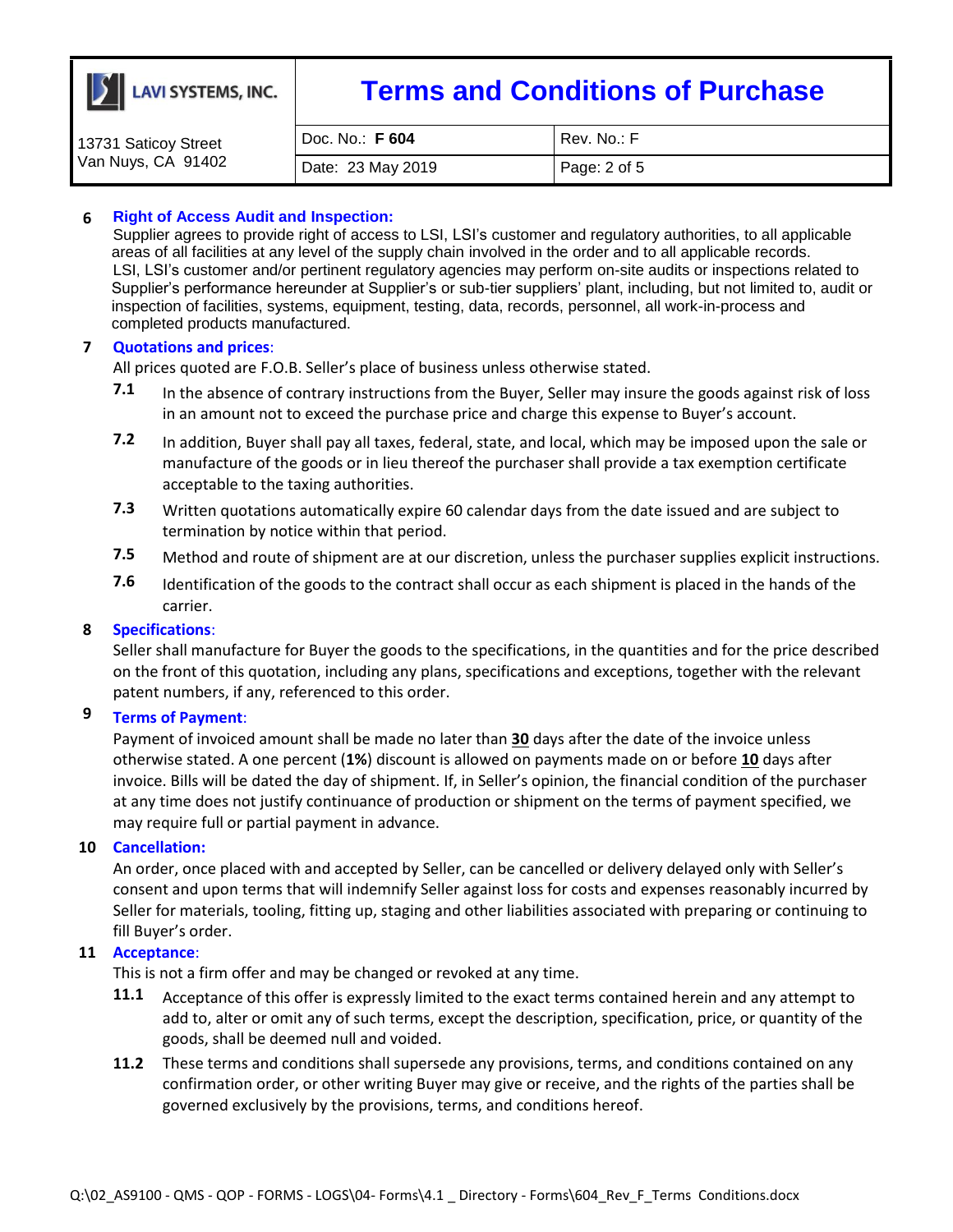

| 13731 Saticoy Street | Doc. No.: <b>F 604</b> | Rev. No.: F  |
|----------------------|------------------------|--------------|
| Van Nuys, CA 91402   | Date: 23 May 2019      | Page: 3 of 5 |

- **11.3** If this quotation is accepted and Buyer's order form is used for the purpose, it is expressly understood and agreed that the terms and conditions herein set forth shall prevail insofar as the same may in any way conflict with the terms and conditions set forth in such order form, and the issuance of such order by Buyer shall be deemed to note Buyer's assent to the foregoing.
- **11.4** This order may not be changed or modified except in writing signed by the Seller.

## **12 Compliance**:

Unless otherwise specified, orders will be considered complete upon shipment of a reasonable quantity, acceptably over or under the amount specified in the order when it is impractical to produce the exact quantity ordered. Deliveries shall be subject to, and contingent upon, strikes, labor difficulties, riot, civil unrest, war, fire, delay or defaults of common carriers, failure or curtailment in Seller's usual sources of supply, governmental decrees or orders, or, without limiting the foregoing, any other delays beyond Seller's reasonable control. Seller shall not be liable for any loss or damage arising there from.

- **12.1** Seller shall have the additional right, in the event of the happening of any of the above contingencies, at its option, to cancel this contract or any part thereof without any resulting liability.
- **12.2** Shipments made within 15 days before specified date of delivery shall constitute a good delivery.
- **12.3** Any delivery not in dispute shall be paid for regardless of other controversies relating to other delivered or undelivered merchandise.
- **12.4** In the event Lavi Systems rejects all or a portion of Supplier's parts as non-conforming and, in connection therewith issues a formal Corrective Action Request on our internal Form 638, Supplier shall promptly deliver conforming parts to Lavi Systems together with the completed Corrective Action Report. In such case, Lavi Systems reserves the right to withhold payment on the associated Purchase Order until both conforming parts and a completed Corrective Action Report are received and approved by the Lavi Systems Quality Control Manager.

## **13 Fitting-up charges**:

Buyer shall pay all fitting-up charges which cover manufacture of and operating cost of the necessary tools, dies and fixtures required for the particular work quoted to fill this order.

- **13.1** Such tools, dies and fixtures shall remain in Seller's possession and control.
- **13.2** If a period of three (3) years has elapsed since the receipt of any order from Buyer requiring the use of such tools, dies, or fixtures, Seller may thereafter make any such use or disposition of such tools, dies, or fixtures as Seller desires without any accounting to Buyer for such use or disposition or the proceeds thereof.
- **13.3** Tools, dies, and fixtures are not subject to rebates, prorating, or absorption.

## **14 Multiple Delivery Units**:

If this order covers multiple delivery units to be delivered over a specified period, unless otherwise specified, Seller shall not be required to deliver in any month more than the monthly prorate amount of the whole quantity covered by this contact and Buyer shall be required to accept delivery of at least the monthly prorate amount of the whole quantity. If Buyer fails to fulfill the terms of purchase or payment under this contract, Seller may defer further shipments without notice until such default is made good, or may treat such default as a final refusal by buyer to accept further shipments hereunder.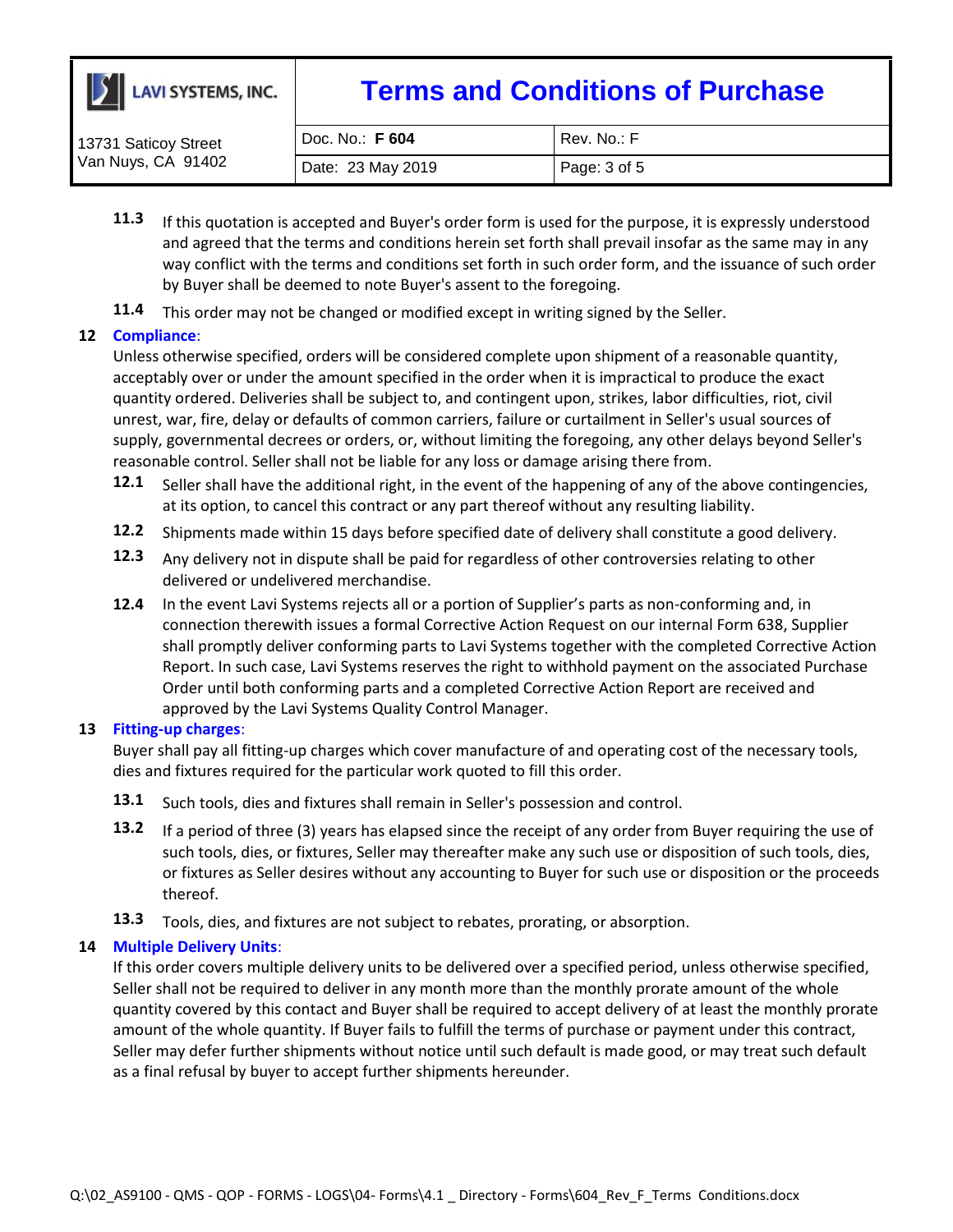

| 13731 Saticoy Street | Doc. No.: <b>F 604</b> | Rev. No.: F  |
|----------------------|------------------------|--------------|
| Van Nuys, CA 91402   | Date: 23 May 2019      | Page: 4 of 5 |

## **15 Claims/Nonconformity**:

Goods are to be manufactured in accordance with plans supplied or approved by the buyer. Should any goods prove defective due to faults in manufacture, or fail to meet the written specifications accepted by Seller, Buyer shall not return the goods without first obtaining Seller's permission but instead shall notify Seller immediately, stating full particulars in support of any claim. Seller will either replace goods upon return of the defective or unsatisfactory material or adjust the matter fairly and promptly.

### **16 Infringement indemnity:**

Buyer shall hold Seller harmless from infringement claims of third parties and release and not make claim or suit against Seller because of, any suits, claims, losses, or other liabilities made against, or suffered by, Buyer arising from any claim of, or infringement of, patent, copyright, trademark, or other proprietary right, at common law, claim of unfair trade or of unfair competition, resulting from, or occasioned by, Buyer's use, possession, sale, or delivery of the product sold to Buyer by Seller.

### **17 Interpretation**:

This instrument constitutes the sole and entire agreement between the parties hereto with regard to the subject matter hereof.

- **17.1** No course of prior dealings between the parties and no usage of trade shall be relevant or· admissible to supplement, explain, or vary any of the terms of this agreement.
- **17.2** Acceptance of or acquiescence in a course of performance rendered under this or any prior agreement shall not be relevant or admissible to determine the meaning of this agreement, even though the accepting or acquiescing party has knowledge of the nature of the performance and an opportunity to make objection.
- **17.3** No representations, understandings, or agreements have been made or relied upon in the making of this agreement other than those specifically set forth herein.
- **17.4** This agreement may be modified only in an instrument signed by the parties or their duly authorized agents.

### **18 Arbitration:**

Any controversy or claim arising out of or relating to this order or the performance or breach thereof shall be settled by binding arbitration in *Van Nuys, California* in accordance with the rules and procedure then obtaining of the American Arbitration Association.

## **19 THE SELLER MAKES NO WARRANTY THAT THE GOODS ARE MERCHANTABLE OR FIT FOR ANY PARTICULAR PURPOSE.**

- **19.1** THE SOLE RESPONSIBILITY OF THE SELLER SHALL BE THAT IT WILL MANUFACTURE THE GOODS IN ACCORDANCE WITH THE PLANS AND SPECIFICATIONS, AND THAT THE GOODS WILL BE FREE FROM DEFECTS IN MATERIAL AND WORKMANSHIP.
- **19.2** THIS WARRANTY IS EXPRESSLY MADE IN LIEU OF ANY AND ALL WARRANTIES AND THE SOLE LIABILITY OF THE SELLER SHALL BE TO REPLACE OR, AT SELLER'S OPTION, REPAIR, F.O.B. SELLER'S FACTORY ANY GOODS THAT ARE FOUND TO BE NOT IN CONFORMITY WITH THE PLANS AND SPECIFICATIONS FOR WHICH SELLER HAS RECEIVED WRITTEN NOTIFICATION OF CLAIM WITHIN ONE YEAR FROM THE DATE OF SHIPMENT.
- **19.3** IN NO EVENT SHALL SELLER BE LIABLE FOR CONSEQUENTIAL OR SPECIAL DAMAGES OR FOR TRANSPORTATION, INSTALLATION, ADJUSTMENT, OR OTHER EXPENSES WHICH MAY ARISE IN CONNECTION WITH THE GOODS.